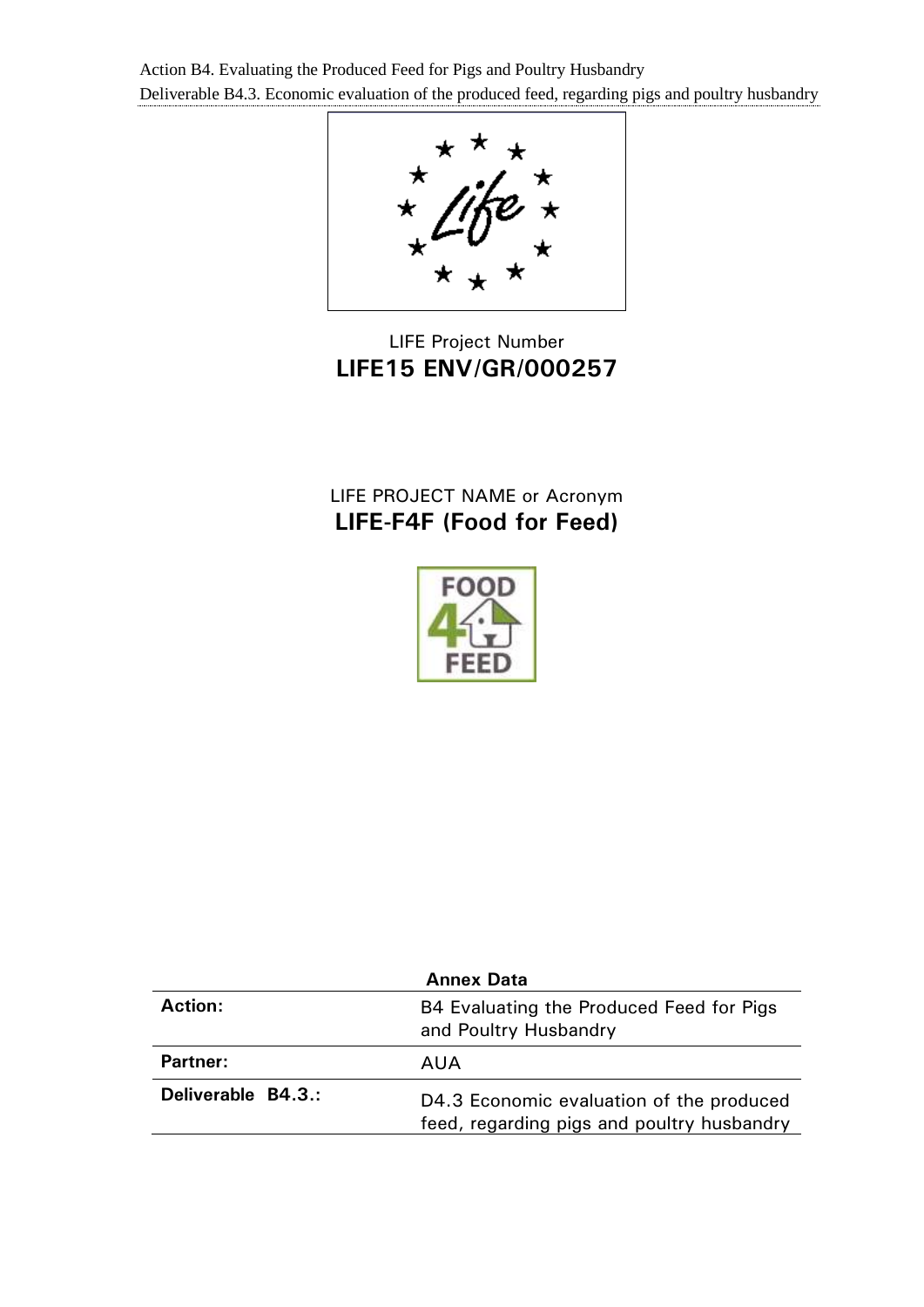## Table of contents

| 1. ACTION B.4.: EVALUATING THE PRODUCED FEED FOR PIGS AND POULTRY HUSBANDRY3 |  |
|------------------------------------------------------------------------------|--|
|                                                                              |  |
|                                                                              |  |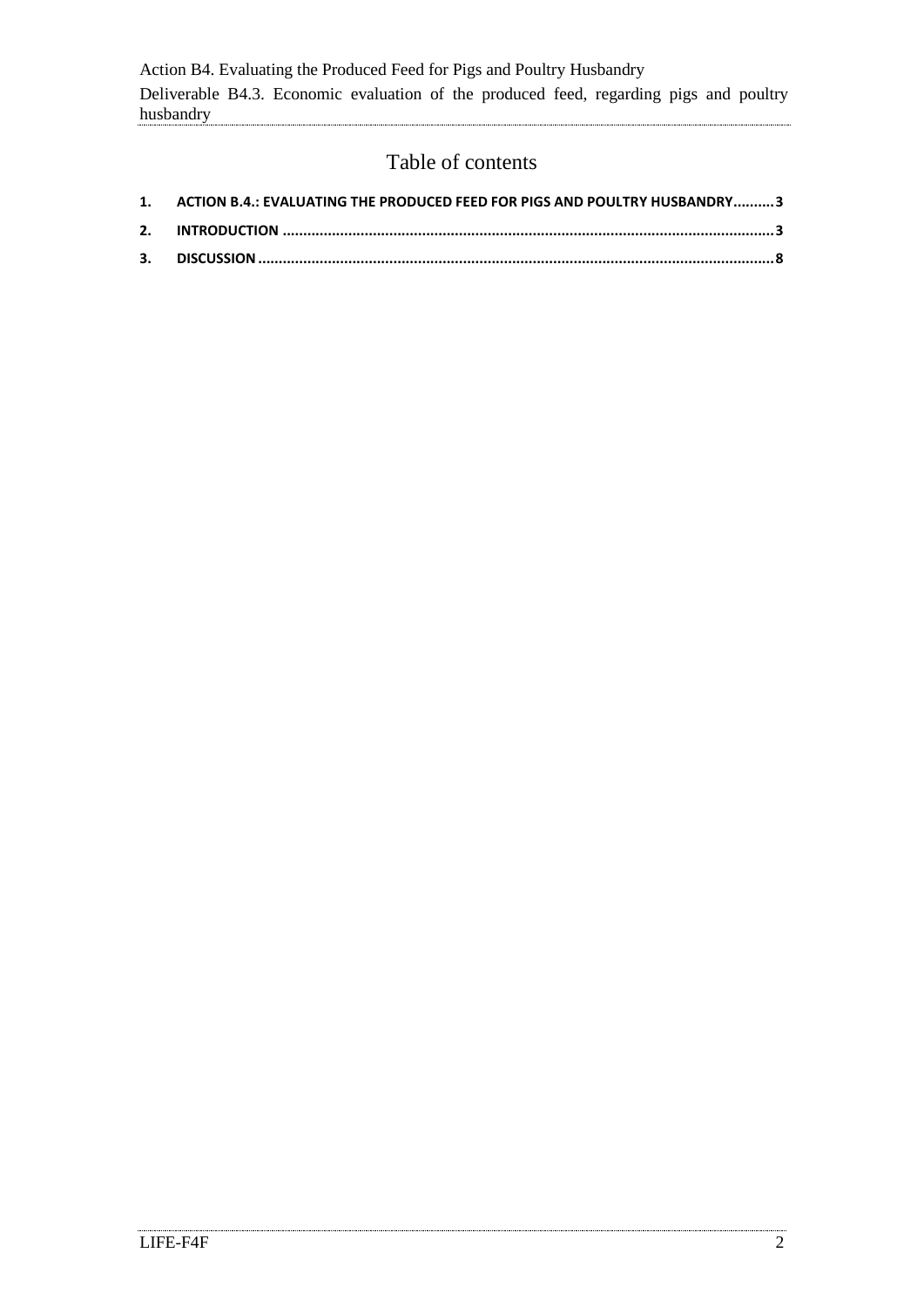Action B4. Evaluating the Produced Feed for Pigs and Poultry Husbandry

Deliverable B4.3. Economic evaluation of the produced feed, regarding pigs and poultry husbandry

#### <span id="page-2-0"></span>**1. ACTION B.4.: Evaluating the Produced Feed for Pigs and Poultry Husbandry**

#### <span id="page-2-1"></span>**2. Introduction**

Methodology for economic evaluation of a feed

 Advances in the agri-food sector are necessary in order to promote global food security and nutrition, environmental sustainability and to benefit global food production by reducing production costs. According to the 2019 World Population Prospects of the United Nations, the world's population is estimated at 7.7 billion and is projected to increase to 9.7 billion in the middle of this century. At the same time, global consumer demand for food is expected to rise due to population growth and increased per capital incomes, with developing countries expected to experience a market increase in consumption of meat-based products.

 It is very likely that food production needed to correspond with consumer demand will be limited due to finite natural resources. Agricultural land which is available for food production may not expand and is even possible to be less available for that purpose. Concurrently, one-third of the total food produced is lost or wasted globally, an amount of food equal to 1.3 billion tons. Food losses that arise at the final sectors of the food supply chain namely retail and final consumption are referred to as 'food waste'. Food waste accounts for a substantial quantity of wasted resources most notably the nutrients present.

 Although the main effort to reduce food waste should be on prevention, its reentrance in the food supply chain is a prerequisite for putting into effect the principles of the circular economy, the later considers waste as resources. Food waste could be a substitute for part of cereal grains and plant protein sources used in animal nutrition, which would alleviate food competition between humans and animals. Food waste disposal has big consequences for the environment and therefore, a 'waste management hierarchy' has been adopted defining the most and the least preferable disposal options. The best way to face the food waste disposal problem is the prevention of wasting food, and secondly, the re-use and redistribution of food. Moreover, recycling of food waste in animal nutrition is, also, a good option even less preferable. Currently, under the EU legislation being in force, a small proportion of the generated food waste can be utilized in animal nutrition. According to the European Former Foodstuff Processors Association (EFFPA), food waste appropriate for use as animal feed represents only 5 million tons of food waste, which is a small proportion compared to the total food waste generated. Any feed, available to be used in animal nutrition, should be first of all acceptable and appropriate from dietary, nutritional, and hygiene point of view, and of low cost. Thus, an acceptable feed should then be evaluated from an economic point of view. From the FOOD4FEED Life Project, a dry product has been produced from the food lefts of Hotel which can be used as feedstuff for fur, pets and monogastric (pigs, poultry) animals. Its chemical composition, despite its expected variability, shows that it is a valuable product due to its relatively high crude protein  $(22-24\%)$  and fat  $($ 21-23 %) content, which mainly determines the dietary value of a feedstuff, and consequently its market price.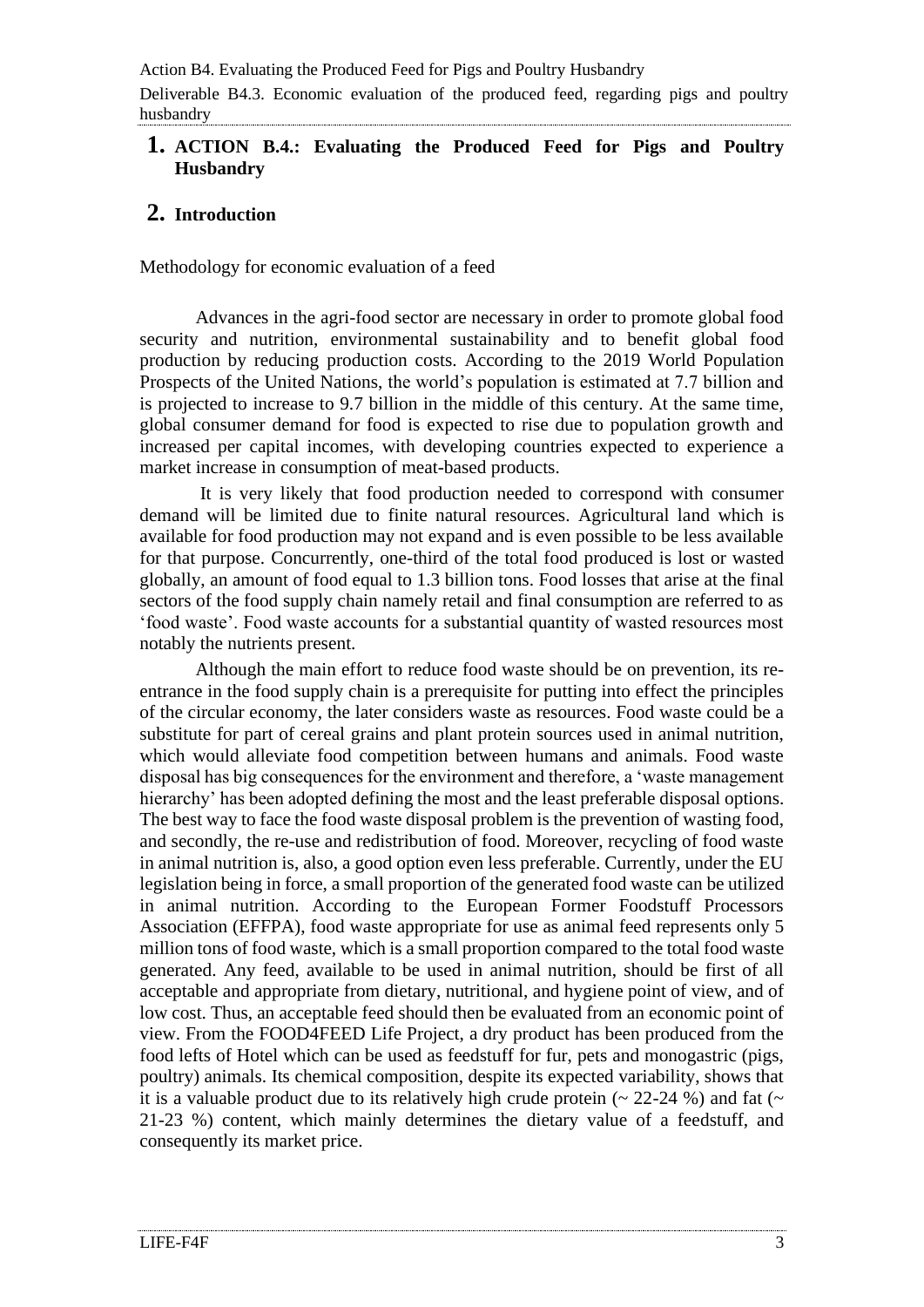In animal nutrition, there is a practical methodology for economic evaluation of any available in the market feedstuff. There is the PETERSON method for feedstuffs evaluation, based on two widely used feedstuffs accepted as prototypes: the corn grain and the soybean meal. According to this method, any feedstuff under economic evaluation is compared with the mixture of the two prototype feedstuffs mentioned above. Thus, if X=corn and Y=soybean

#### **X+Y= 1 K g of the feedstuff under evaluation**

based on energy, crude protein, the essential amino-acids lysine and methionine, Calcium and available Phosphorus content. In practice, that means that 1 Kg of an under economic evaluation feedstuff (in our case 1 Kg of dry food waste) is comparable (equivalent) with  $X+Y$  Kg corn and soybean meal mixture (where  $X+Y \# 1$ ) from nutritional point of view for the animal species aimed to be fed. Thus, the value of 1 Kg dry food waste is X.a +Y.b where  $X=Kg$  of corn, a= the market price of 1 Kg of corn, Y=Kg of soybean meal, and b=the market price of 1 Kg of soybean meal. For example, if the energy content of the dry food waste is 11 MJ ME/ Kg with 220 g Crude Protein/Kg, then the equations for energy and protein are the following ones:  $14X + 9Y$  $= 11$  (for energy) and  $85X + 430Y = 220$  (for protein). The solution of this equations' system gives that: 1 Kg of dry food waste is equivalent with  $0.851$  Kg of corn  $+0.344$ Kg of soybean meal. Then, if the market prices for corn and soybean meal are 250 and 400 euros/ ton respectively, the max market price for the dry food waste will be:  $0.851x250 + 0.344x400 = 350$  euros/ton.

Thus, due to price changes of the prototype feedstuffs in the market, the relative max purchase price for each feedstuff under evaluation is also changeable.

This principle is implemented today with linear programming in computers to formulate the right (appropriate) diet for each animal species with the min cost. In this case the inclusion percentage of each feedstuff is determined from the proposed solution (from zero to  $X$  %).

The simplest approach is to make a control diet (A), and a similar one (B) in which the feedstuff under evaluation has been included in a certain percentage (e.g. 12%), acceptable from nutritional point of view. In this case, if the cost of the diet A is 350 euros/ ton, and that of B 310 euros/ton (the cost of all ingredients except the 12 % of the feedstuff under evaluation), then the max price of the feedstuff under evaluation will be:

 $(350 - 310: 0.12 = 333$  euros/ton

#### **The Dry Food Waste Lefts (DFWL) price (in euros/Kg) estimation based on the experimental results**

In order to evaluate the dry food waste lefts (DFWL) of the F4F project, the following experiments were designed and carried out:

- A. Broilers from 0 to 42 days of age, fed a control (C) diet based on corn and soybean meal, and the Treatment (DFWL) one, based, also, on corn and soybean meal and 15 % DFWL. The results showed a 5 % lower feed efficiency (Kg of feed / Kg body weight gain) for the DFWL group compared with that of the C group.
- B. Broilers from 0 to 42 days of age, fed a control (C) diet, based on corn and soybean meal, the Treatment A (DFWL-NM) diet based, also, on corn and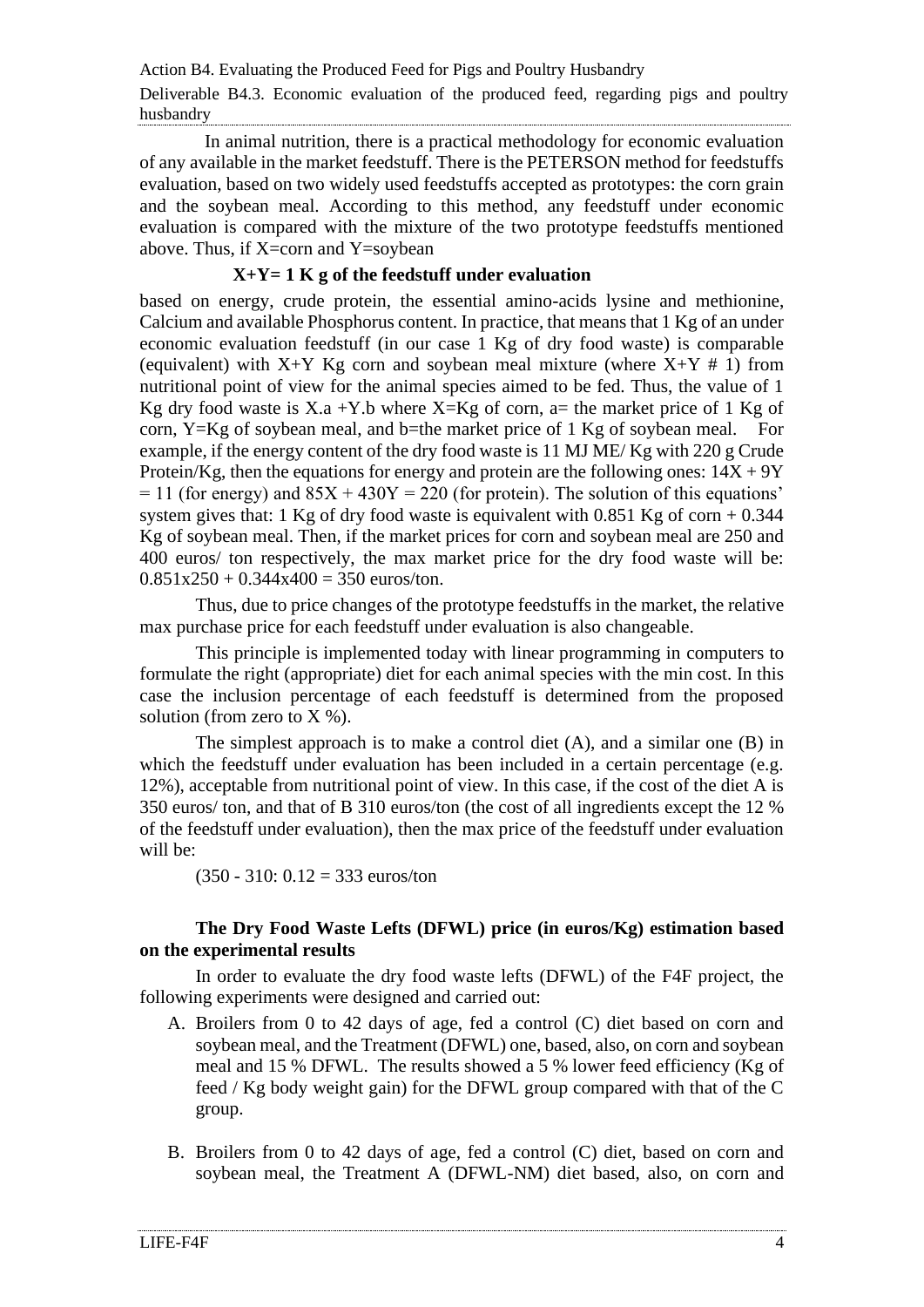soybean meal and 10 % DFWL without meat (NM) in it, and the Treatment B and C diets, based, also, on corn and soybean meal and 10 % DFWL sterilized and no sterilized respectively. The results showed a 12 % lower feed efficiency for Treatment A, and 5 % for Treatment B and C groups compared with that of group C, without any difference between groups B and C.

- C. Fattening pigs from 50 to 100 Kg body weight, fed a control (C) diet based on corn, soybean meal and wheat middlings, and the Treatment (DFWL) one, based, also, on corn, soybean meal and wheat middlings, and 10 % DFWL. The results showed a 3 % lower feed efficiency for the DFWL group compared with that of the C group.
- D. Fattening pigs from 50 to 110 Kg body weight, fed a control (C) diet based on corn, soybean meal and wheat middlings, and the Treatment one based, also, on corn, soybean meal and wheat middlings and 8 % DFWL without meat (NM) in it. The results showed a 2.6 % lower feed efficiency for the DFWL-NM group compared with that of C group.

 The DFWL products decided to be tested, as animal feed for broilers and pigs, were the DFWL (sterilized and no sterilized) and the DFWL-NM. Both products, DFWL and DFWL-NM, have a variability in their chemical compositional which is expected since the food waste lefts are not, in any case, the same. This is not a real problem for the feed industry since such a variability exists in a any raw material, and due to that each feed, before its use, is analyzed.

One of the feed quality criteria is the protein solubility, which is, mainly, affected by heat treatment. The DFWL should be sterilized for safety (hygiene) reasons due to possible contamination with harmful microbes. The in vitro tested solubility of this material (DFWL product) did not show any significant difference between sterilized and no sterilized product. However, since the in vitro results are not always highly correlated with those in vivo, it was decided to include both of them, as treatments, in the experimental diets of broilers.

According to the existing legislation (EU relevant Directives), the DFWL, with meat in it, is forbidden to be used in diets of productive livestock (ruminants, poultry, pigs, rabbits). For this reason, it was decided, as alternative, to exclude all the meat lefts and to test the DFWL-NM after sterilization in broilers and pig diets. The DFWL is a product of lower energy and protein content, but still a valuable product to be used as raw material in animal feeding.

The following Tables 1 and 2 present the estimated actual prices of the fed experimental diets to broilers and pigs respectively, of all the experiments, and the calculated potential max market price of the different DFWL products of the F4F project. For the calculations, the following parameters were taken into account:

- The current market prices of all the raw materials used in the diets, which were the same for all the other ingredients apart from the corn and the soybean meal. Those prices were: 210 euros / ton corn and 380 euros / ton soybean meal in 2019, and 250 and 480 euros / ton respectively for the year 2020. Thus, two scenarios were made for the calculations:
	- **SC-I (2019)** with the low prices of corn and soybean meal, and
	- **SC-II (2020)** with the higher prices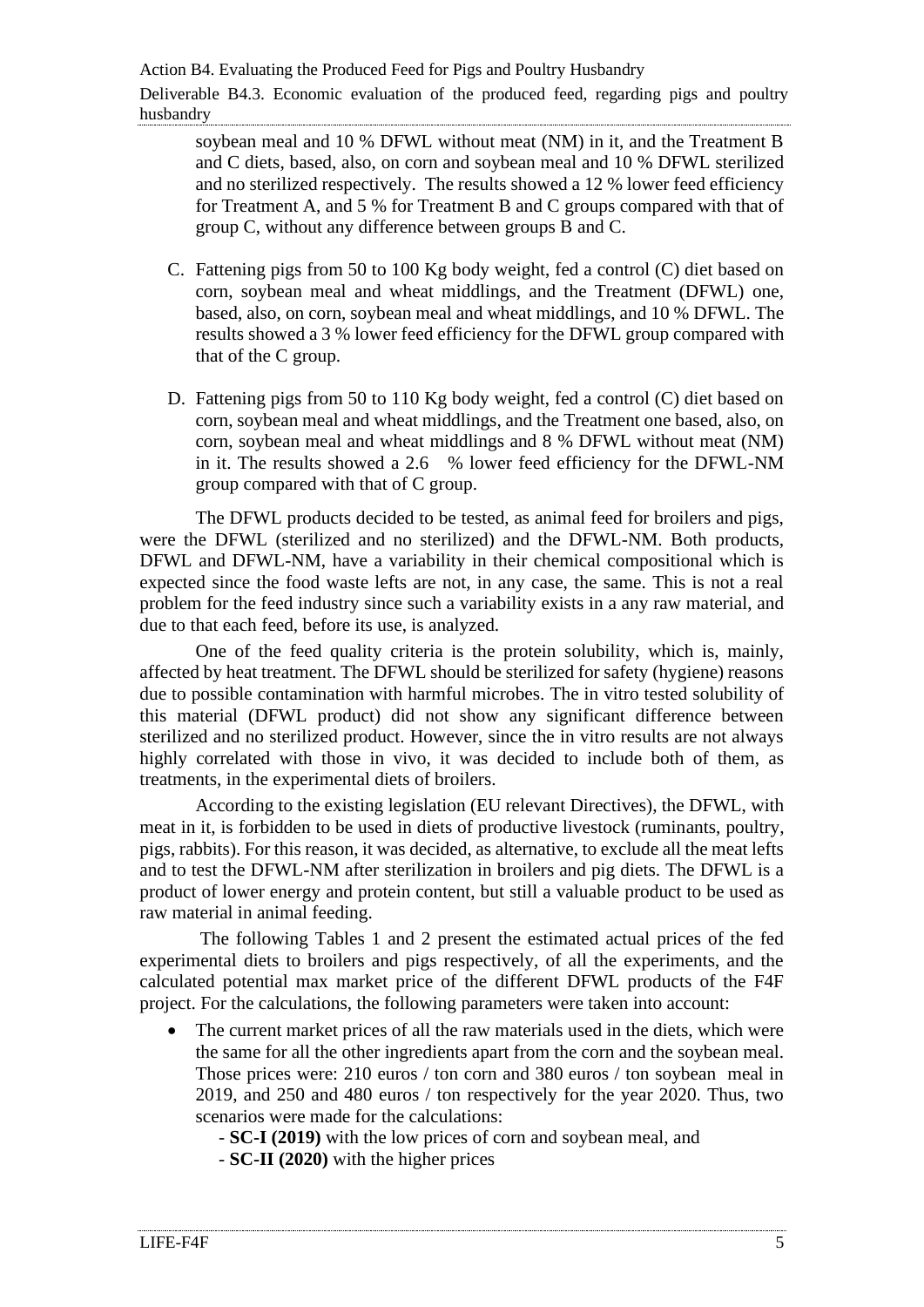Action B4. Evaluating the Produced Feed for Pigs and Poultry Husbandry

Deliverable B4.3. Economic evaluation of the produced feed, regarding pigs and poultry husbandry

• The feed efficiency (Kg of feed/ Kg of body weight gain) of each dietary treatment was, also, taken into account, in order to get comparable values, since the feed efficiency is very important for the economic evaluation in animal nutrition.

| <b>Experiment I</b>                |             |              | <b>Experiment II</b> |                |                |  |  |
|------------------------------------|-------------|--------------|----------------------|----------------|----------------|--|--|
|                                    | $\mathsf C$ | <b>Treat</b> | $\mathsf{C}$         | <b>Treat A</b> | $Tr - B$       |  |  |
| DFWL $(\%)$                        |             | 15           |                      |                | 10             |  |  |
| DFWL $-MM$ (%)                     |             |              |                      | 10             | $\overline{a}$ |  |  |
| Diets' cost (€/Kg)                 |             |              |                      |                |                |  |  |
| SC-I (2019)                        | 371         |              | 368                  |                |                |  |  |
| SC-II (2020)                       | 431         |              | 428                  |                |                |  |  |
| DFWL $(\epsilon/Kg)$               |             |              |                      |                |                |  |  |
| $-SC-I (2019)$                     |             | 485          |                      |                | 466            |  |  |
| - SC-II (2020)                     |             | 546          |                      |                | 520            |  |  |
| <b>DFWL-NM</b><br>$(\epsilon$ /Kg) |             |              |                      | 145            |                |  |  |
| $-SC-I (2019)$                     |             |              |                      |                |                |  |  |
| - SC-II (2020)                     |             |              |                      | 190            |                |  |  |

### **Table 1.**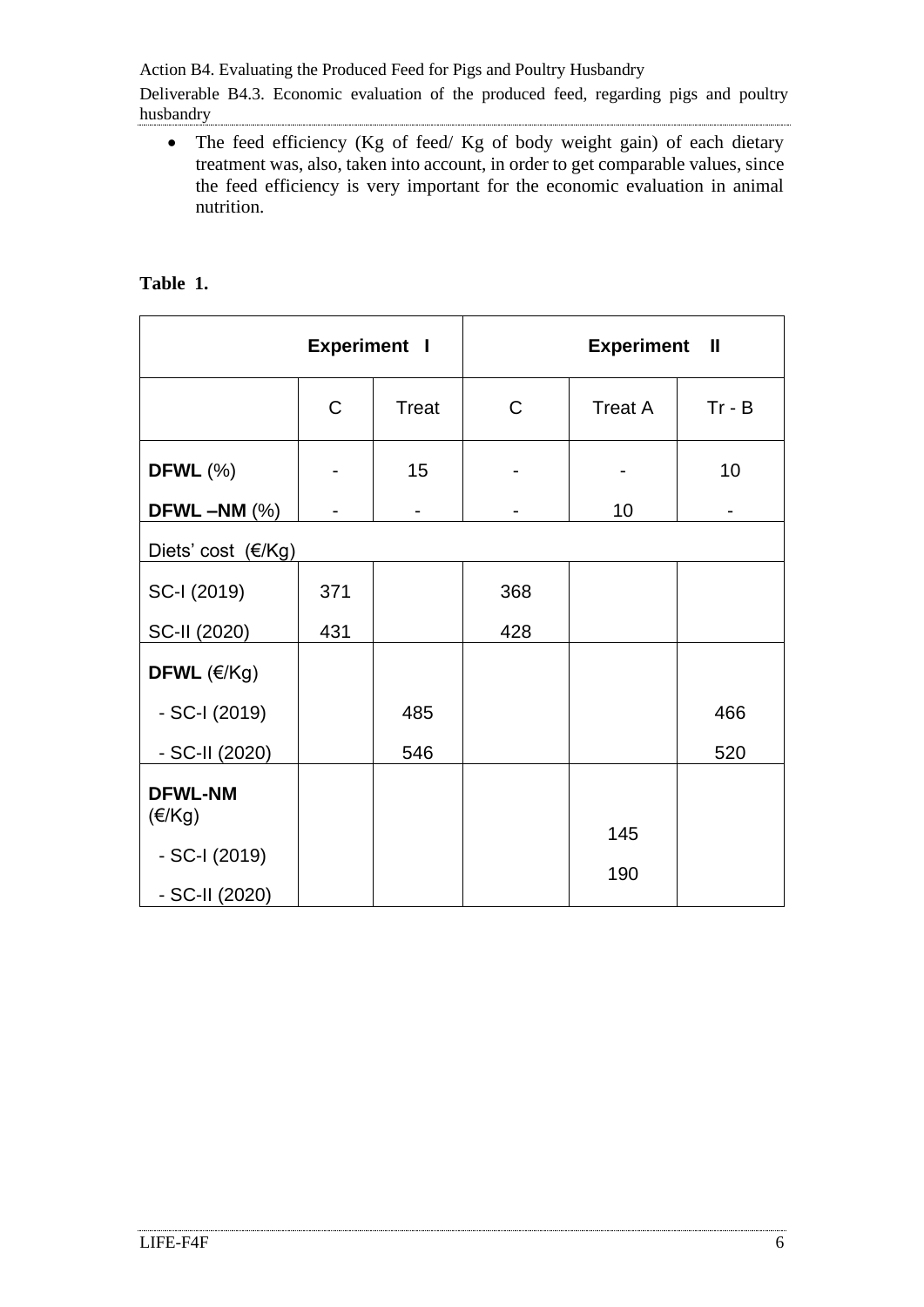Action B4. Evaluating the Produced Feed for Pigs and Poultry Husbandry

Deliverable B4.3. Economic evaluation of the produced feed, regarding pigs and poultry husbandry

**Table 2.** The real cost of the diets (in euros/ton) used in each pigs' experiment, and the potential max market price of the different DFWL products used in those experiments for the F4F project

|                          | <b>Experiment I</b> |              | <b>Experiment</b><br>$\mathbf{I}$ |              |  |  |
|--------------------------|---------------------|--------------|-----------------------------------|--------------|--|--|
|                          | $\mathsf C$         | <b>Treat</b> | $\mathsf C$                       | <b>Treat</b> |  |  |
| <b>DFWL (%)</b>          |                     | 10           |                                   |              |  |  |
| DFWL-NM (%)              |                     |              |                                   | 8            |  |  |
| Diets' cost (€/Kg)       |                     |              |                                   |              |  |  |
| SC-I (2019)              | 287                 |              | 396                               |              |  |  |
| SC-II (2020)             | 331                 |              | 439                               |              |  |  |
|                          |                     |              |                                   |              |  |  |
| DFWL $(\text{E/Kg})$     |                     |              |                                   |              |  |  |
| - SC-I (2019)            |                     | 428          |                                   |              |  |  |
| - SC-II (2020)           |                     | 481          |                                   |              |  |  |
|                          |                     |              |                                   |              |  |  |
| <b>DFWL-NM</b><br>(E/Kg) |                     |              |                                   |              |  |  |
| - SC-I (2019)            |                     |              |                                   | 195<br>260   |  |  |
| - SC-II (2020)           |                     |              |                                   |              |  |  |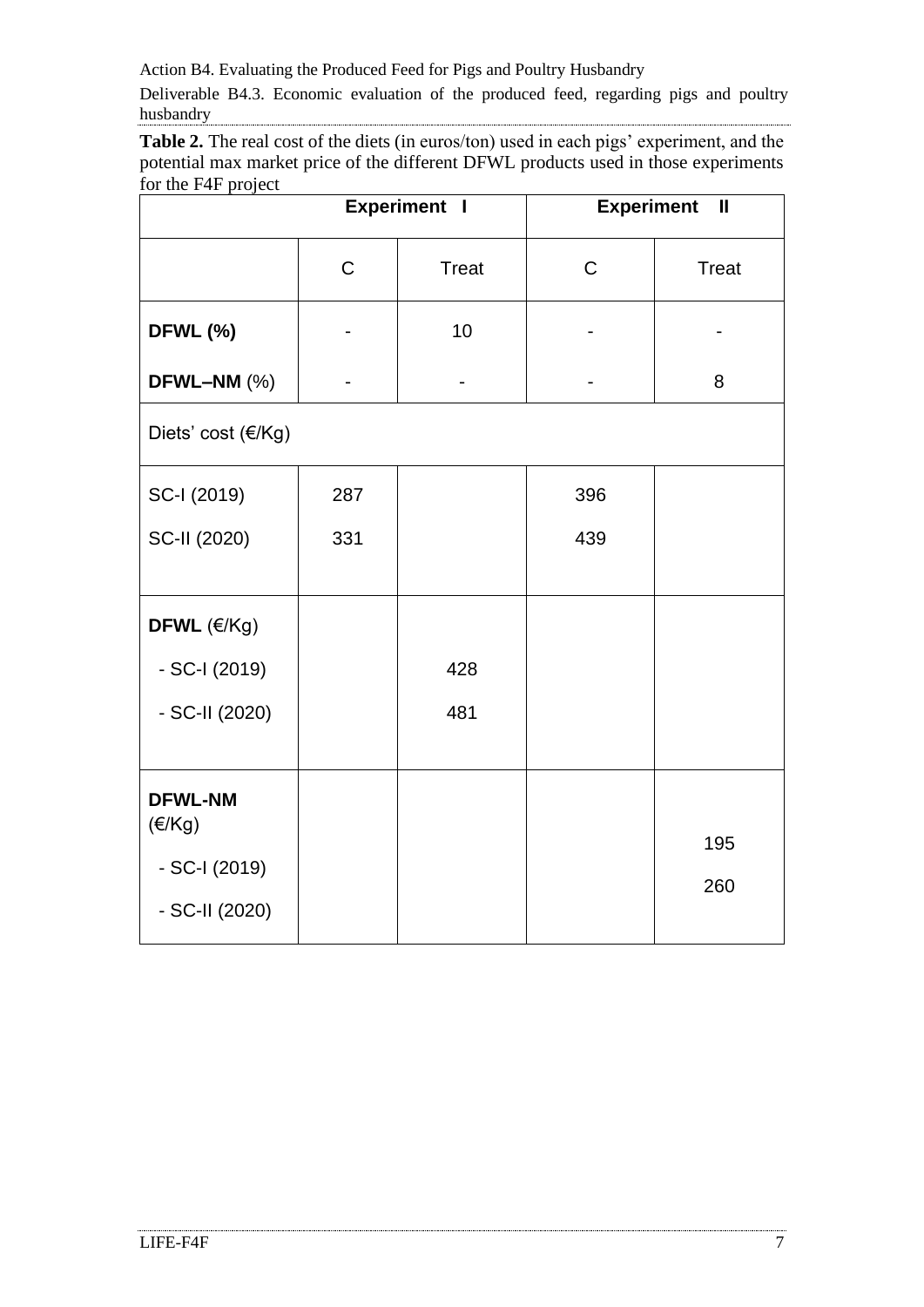#### <span id="page-7-0"></span>**3. Discussion**

 The results of Tables 1 and 2, presenting the economic evaluation of the DFWL products, shows that the max market price of this product fluctuates, with this fluctuation depending on:

- a. Animal species (broilers, pigs) diets in which is used. This is because different animal species, at different production stages (growth, lactation, reproduction etc.), have different energy and protein requirements. The higher the animal's requirements in energy and protein (broilers > pigs in our experiments), the higher the market price of the DFWL product, due to its high energy (because of its high content in fats and oils) and protein content.
- b. DFWL's inclusion percentage in animal's diet. The higher the inclusion percentage, the higher its market price. This is, also, related to its (DFWL) high energy and protein content.
- c. Prototype animal feeds (corn, soybean meal) prices. The higher the market prices of these two prototype feedstuffs, the higher the under evaluation feed (DFWL) market price.
- d. Chemical composition of the produced DFWL. From what it has been seen so far, when the DFWL has meat lefts in it, the crude protein (CP) is high  $(>20\%)$ , while when meat lefts are excluded, its CP content is much lower  $(< 20\%$ ), and thus its price is getting lower.

Apart from that, the DFWL has a better (higher) essential amino acids' profile compared with that of DFWL-NM (with no meat in it) which gives to it a higher dietary value, and consequently a higher market price. The energy content of these two products (DFWL and DFWL-NM) is, also, different, depending mainly on their fats and oils content. Thus, the calculated energy content for broilers was 15 and 12 MJ ME poultry/ Kg, and for pigs 13 and 10 MJ ME swine/Kg, respectively.

Further to the above economic evaluation of those products (DFWL and DFWL-NM), based strictly on dietary criteria, two extra points should be considered:

a. Due to their high ether extracts (fats and oils) content, they are prone to oxidation and develop rancidity. To preserve them for longer, and to prevent rancidity, a fortification with Vitamin E and Se (selenium) is needed. The storage conditions (temperature, humidity, duration) of those products should also be taken into account.